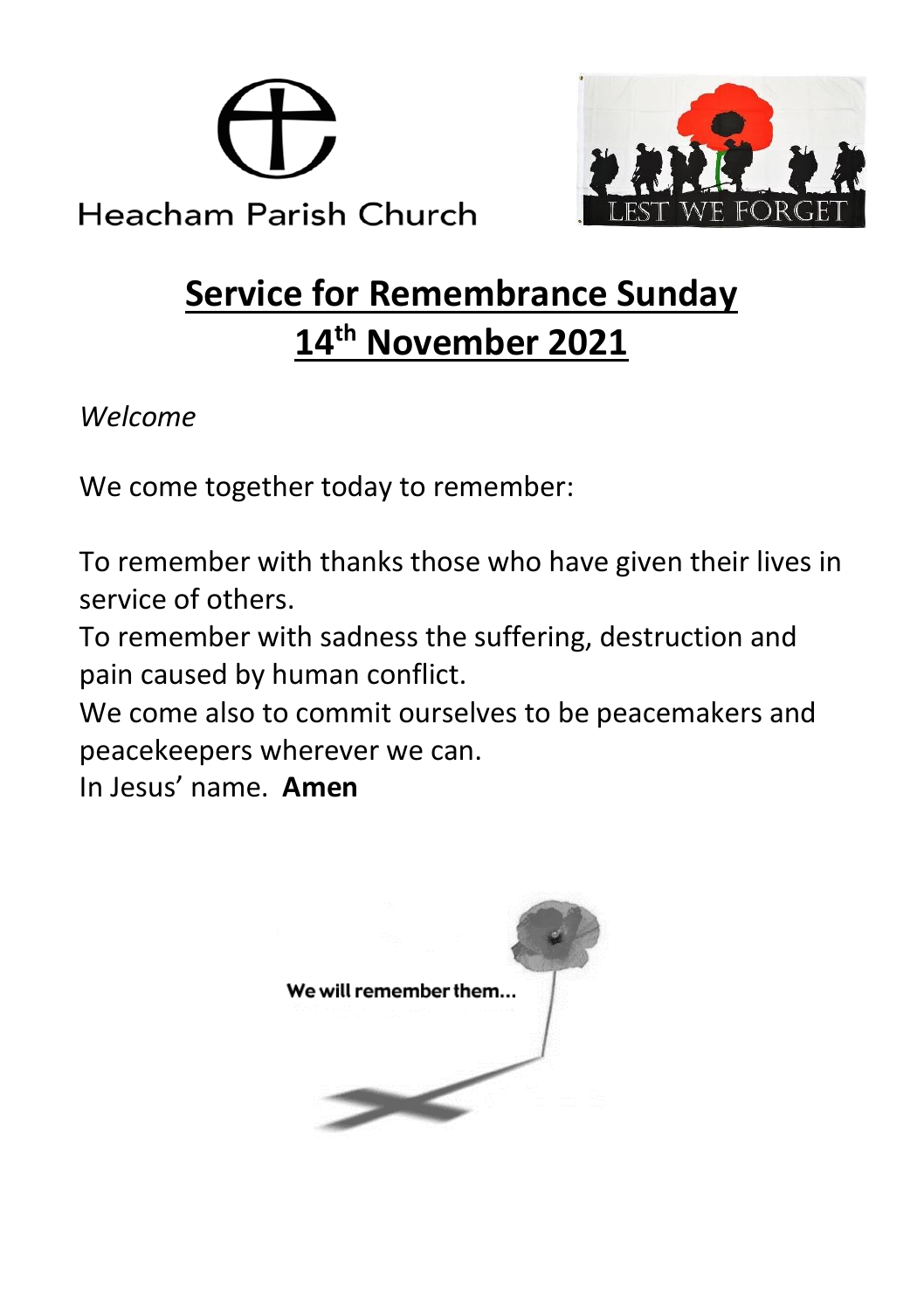*Standards and Flags paraded in and presented during the hymn* 

**All people that on earth do dwell, Sing to the Lord with cheerful voice; Him serve with fear, his praise forth tell, Come ye before him, and rejoice.**

**The Lord, ye know, is God indeed, Without our aid he did us make; We are his folk, he doth us feed, And for his sheep he doth us take.**

**For why? The Lord our God is good: His mercy is for ever sure; His truth at all times firmly stood, And shall from age to age endure.**

**To Father, Son, and Holy Ghost, The God whom heaven and earth adore, From men and from the Angel-host Be praise and glory evermore.** 

We are here to worship almighty God whose purposes are good, whose power sustains the world he has made; who loves us, though we have failed in his service; who gave Jesus Christ for the life of the world; who by his spirit leads us in his way.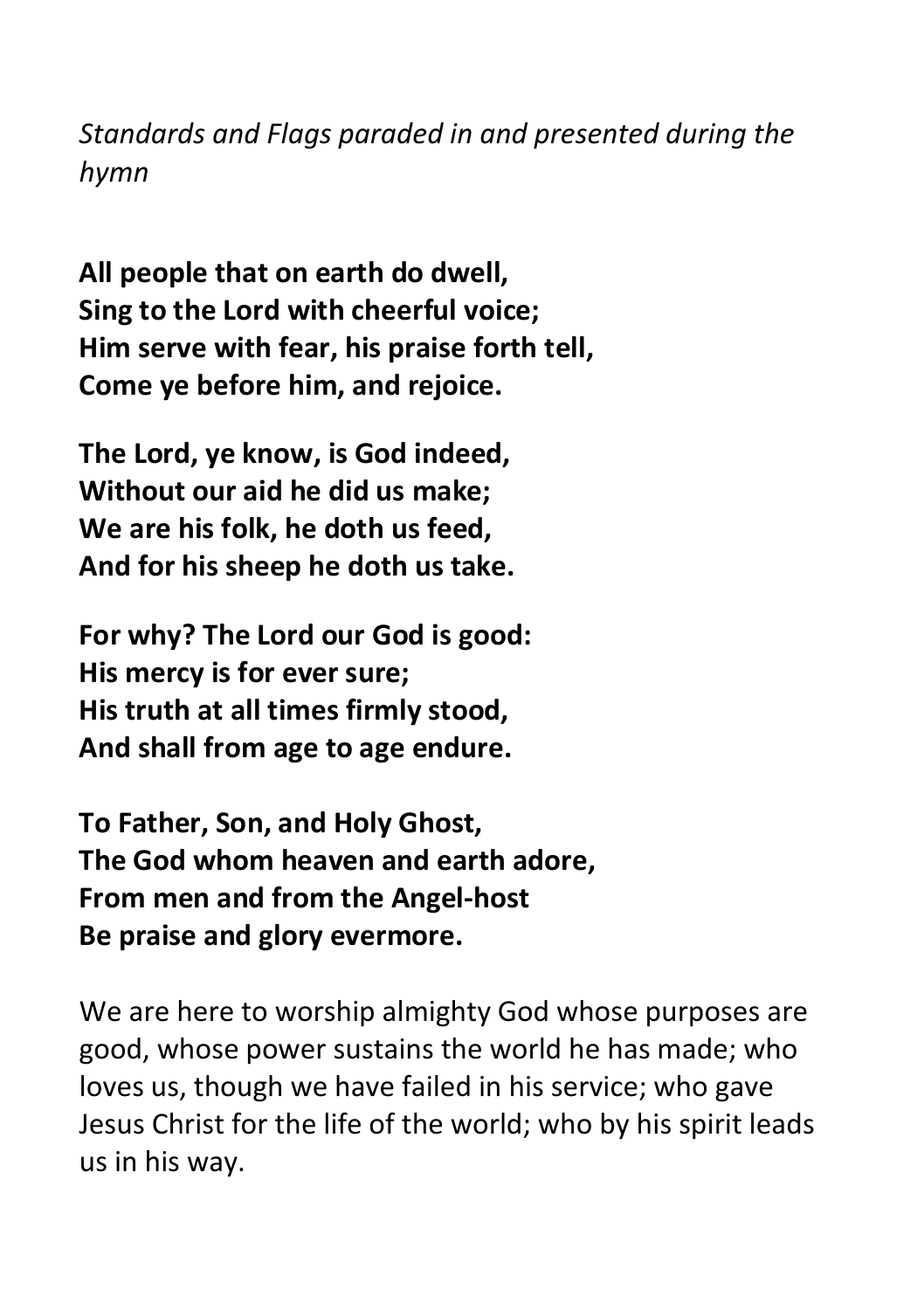As we give thanks for his great works, we remember those who have lived and died in his service and in the service of others; we pray for all who suffer through wars and conflicts and are in need; we ask for his help and blessing that we may do his will, and that the whole world may acknowledge him as Lord and King.

ACT OF PENITENCE

Let us confess to God the sins and shortcomings of the world; its pride, its selfishness, its greed; its evil divisions and hatreds. Let us confess our share in what is wrong, and our failure to seek and establish that peace which God wills for his children.

**Most merciful God, Father of our Lord Jesus Christ, we confess that we have sinned in thought, word and deed.**

**We have not loved you with our whole heart. We have not loved our neighbours as ourselves. In your mercy forgive what we have been, help us to amend what we are, and direct what we shall be; that we may do justly, love mercy, and walk humbly with you, our God. Amen.**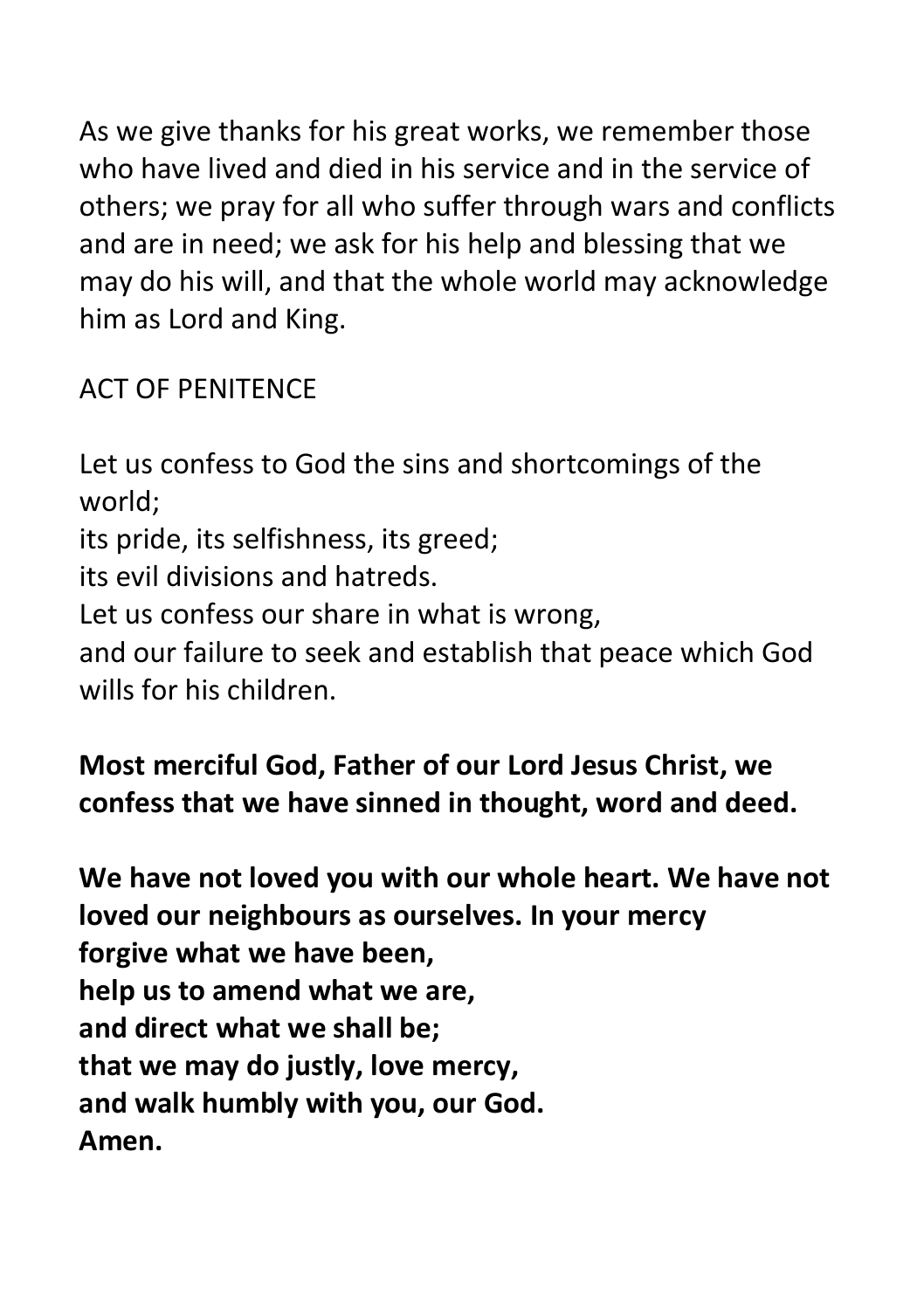Almighty God have mercy upon us, pardon and deliver us from all our sins, confirm and strengthen us all in goodness , and keep us in eternal life; through Jesus Christ our Lord. **Amen** 

Bible Readings: John 14: 27 and Romans 12: 17-19

Address: Revd Richman Ncube

'Peace I leave with you'

Peace is the desire of everyone, yet peace eludes many and indeed our world today. History is full of great efforts to ensure peace, incredible sacrifices to make this world, a peaceful one. Yet despite all the efforts we know how difficult it has been to make and keep peace. There is always suspicion, conflict, war, and rumours of wars (Matt 24:6). We live in constant fear and anxiety about the future. We are confronted by many complexities and challenges each day, global terrorism being one of them, there is no respite. Covid 19 is the latest and most devastating of the threats to life together in our world today. Ronald Reagan's words, however, help us in this regard, "Peace is not absence of conflict, it is the ability to handle conflict by peaceful means." In other words, in this world we will always disagree, misunderstand each other, but we must set in our minds always to seek peace and pursue it (Psalms 34:14b) for as Baruch Spinoza once said, "Peace is not an absence of war, but it is a virtue, a state of mind, a disposition for benevolence, confidence, justice." In the beatitudes, Jesus taught us 'Blessed are the peacemakers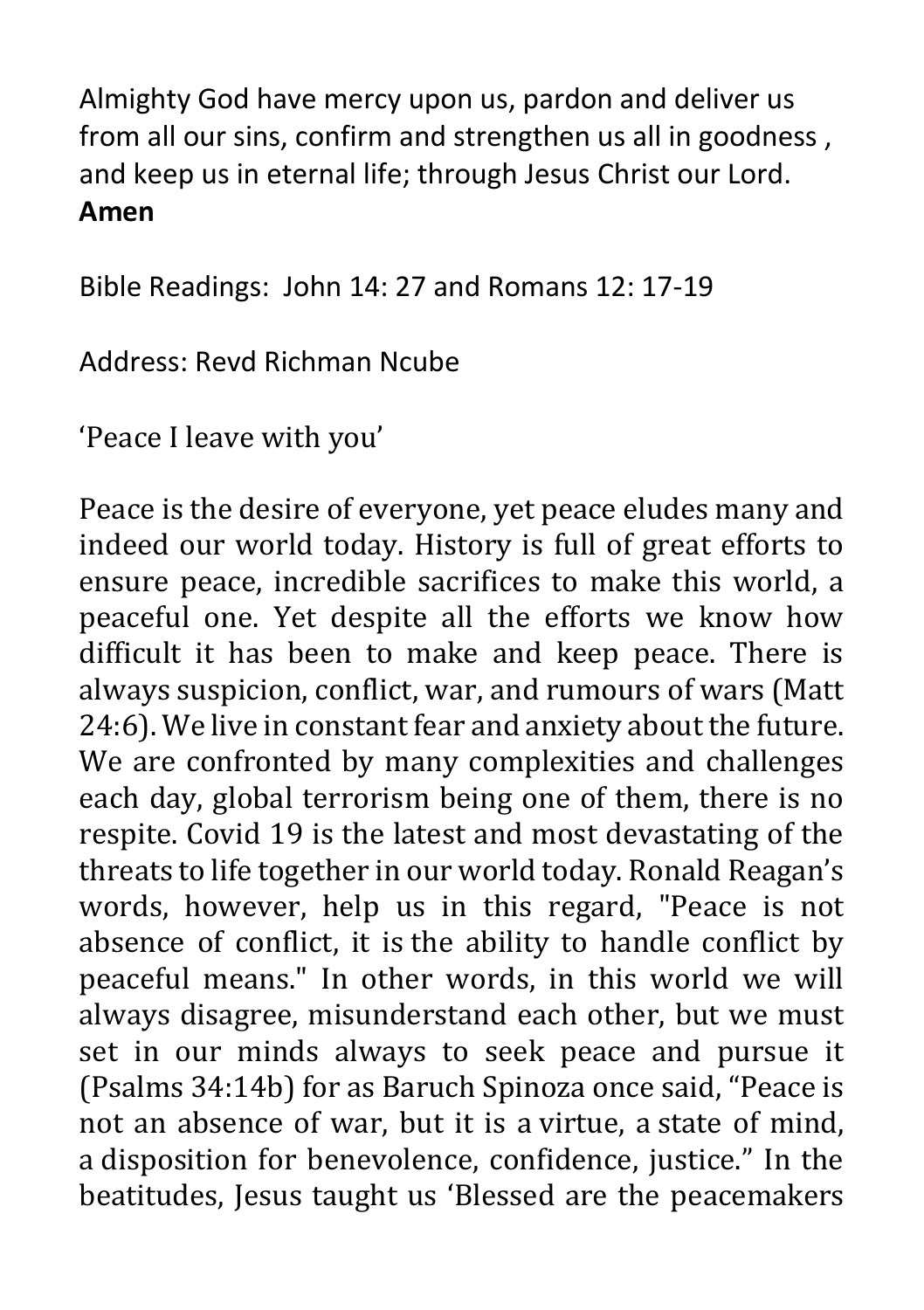for they shall be called children of God' (Matt 5:9). So, we should never relent on our search and pursuit of peace. As we gather today, remembering those who paid the ultimate sacrifice, we have an opportunity to pray for peace and security of God's world.

Peace is possible, we must never despair! Peace is possible, because it was there in the beginning, before the fall. It is God's plan and desire for his created world. In the Old Testament we see a beautiful image of Peaceful coexistence between God and his creation, Adam and eve, animals, the land and its substance, the environment. Adam and Eve and the animals live together in peace. It is when sin comes, that the relationships become toxic, fear and suspicion take control, enmity between humans begins, human beings and animals, and the earth becomes scorched. But this is not the end of the Biblical narrative. We learn that 'God so loved the world, that he gave...' John 3:16

Peace is a gift! It is an inheritance. The gift of God is His own son who came to redeem God's creation. He is the prince of peace, who reconciles the world to God, breaking all enmity. The Prince of peace, Our Lord Jesus Christ says 'Peace I leave with you; my peace I give you. I do not give to you as the world gives. Do not let your hearts be troubled and do not be afraid' John 14:27. We inherit Peace, we receive it as a gift. We meet to remember those who made an ultimate sacrifice, so that in remembrance we are inspired to confront the challenges of our day with the same love, courage, and faith.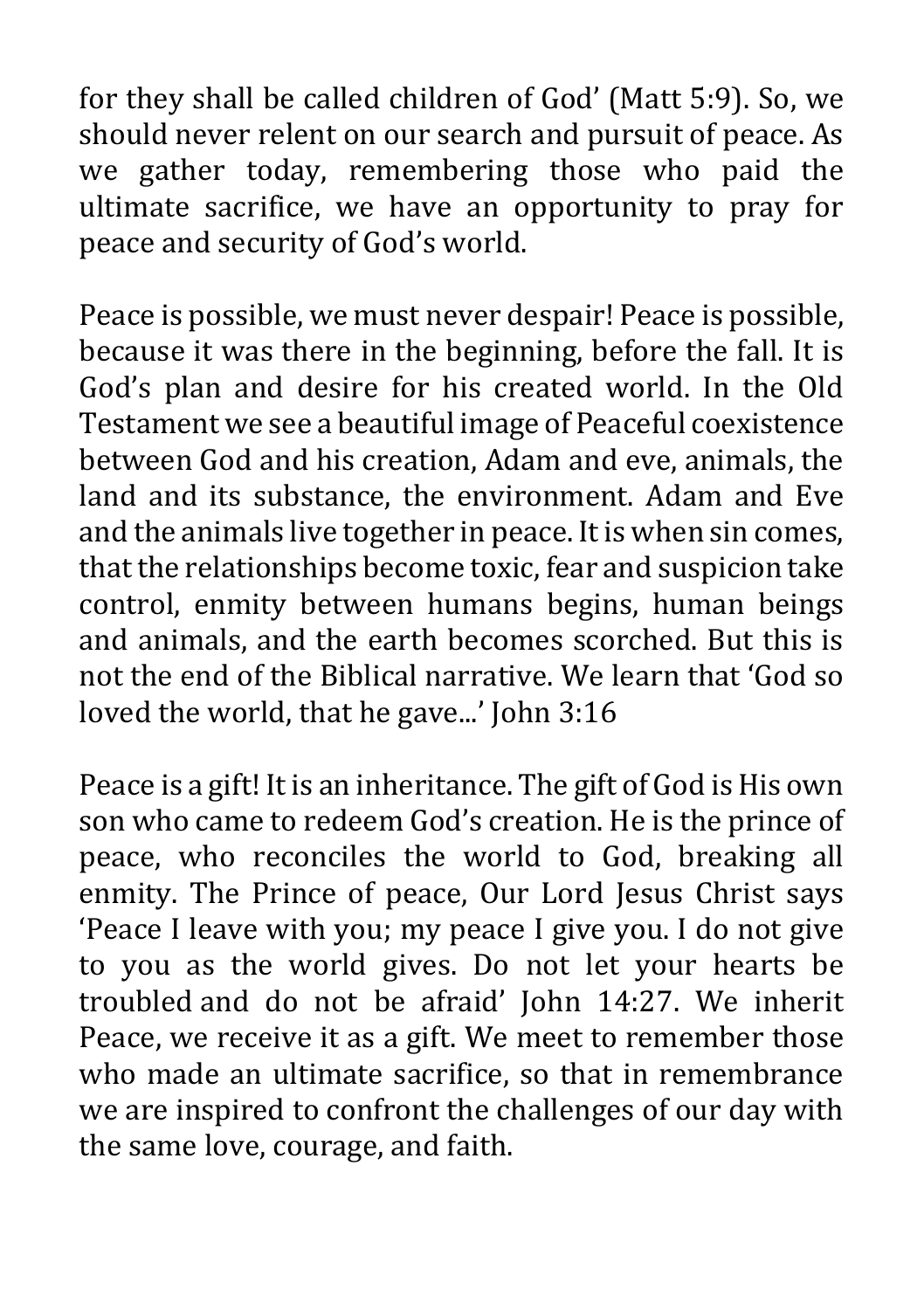Peace is contagious. It is only those who have a vision of peace, who can create a world of peace. We give what we have. Our world today is dominated by avarice, ambition, envy, anger, and pride*.* Unfortunately, we pass this on to our children and neighbours and all we come into contact with. Cowards don't share love and peace, they threaten, frighten, lie, they share their fears. Christ invites us to share his love and peace.

"Do your little bit of good where you are; it's those little bits of good put together that overwhelm the world." **Desmond Tutu**

**Lord Jesus, Today we commit ourselves to: choosing love over hate, choosing service over selfishness, choosing sharing over greed, and choosing peace-making over trouble making, For the glory and honour of your name. Amen.**

PRAYERS OF INTERCESSIONS led by Val Fisher

#### **Let us pray**

God of peace

We pray for all those who suffer as a result of wars and conflict and for all who have died in the violence of war, each one of them remembered and known to you.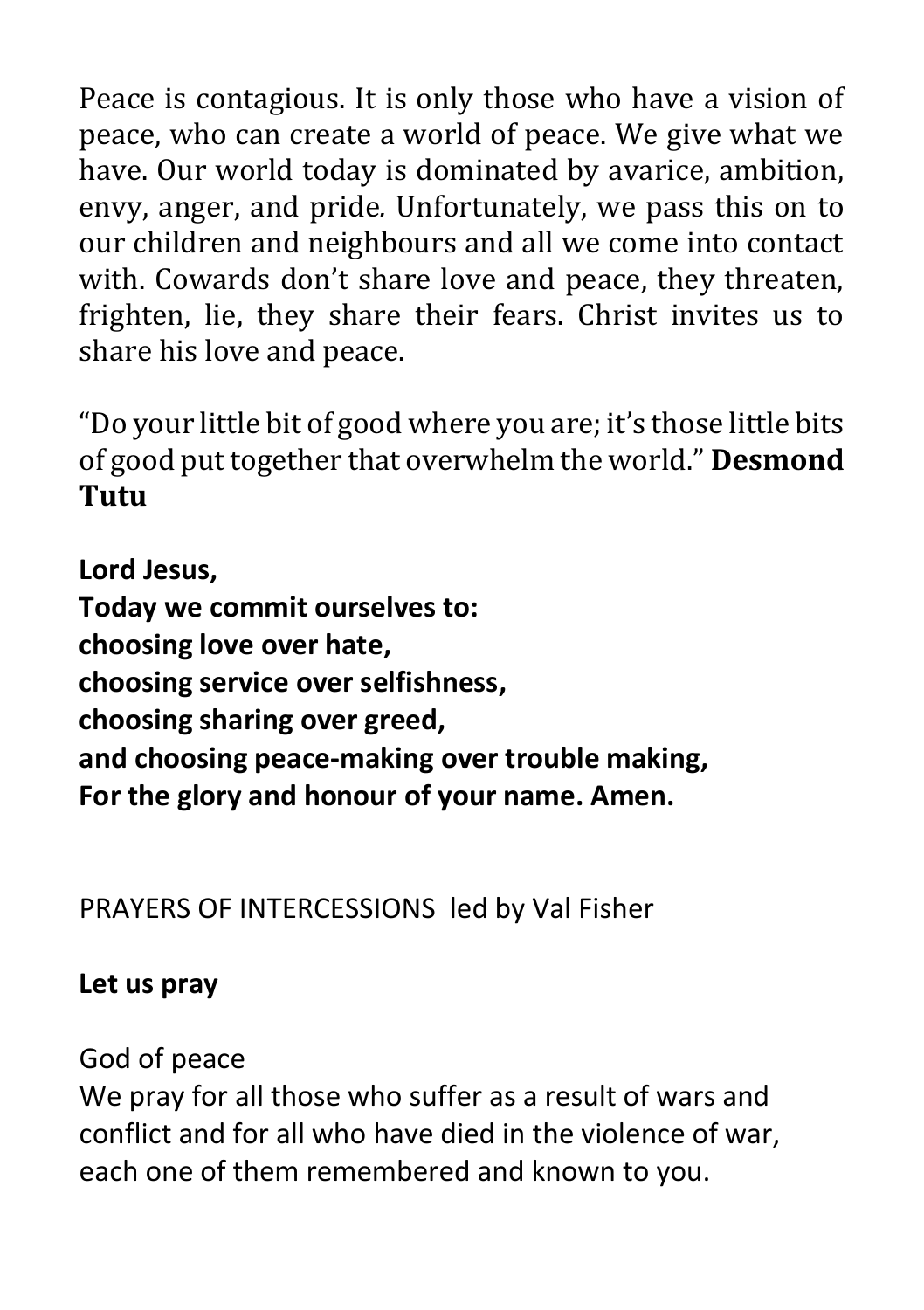For those who have lost loved ones remembering that they are loved in death as they were in life.

May they be comforted in their grief and the sadness of their loss.

We pray for all members of the armed forces who are in danger this day, remembering family, friends and all who pray for their safe return.

For civilian men and women whose lives are disfigured by war or terror.

We pray especially for the innocent children who are forced to witness the atrocities of war and conflicts and have to carry the physical and mental scars with them for the reminder of their lives.

For the innocent animals who through their loyalty, place themselves in danger.

# **Lord, In Your mercy Hear our prayer**

We pray for the wounded and the captive, the grieving and the homeless, that in all their trials they may know your love and support.

For those who do not return home and for those who do, traumatised by what they have witnessed and having to cope with life changing experiences, both physically and mentally.

Please bring them peace in their hearts and minds.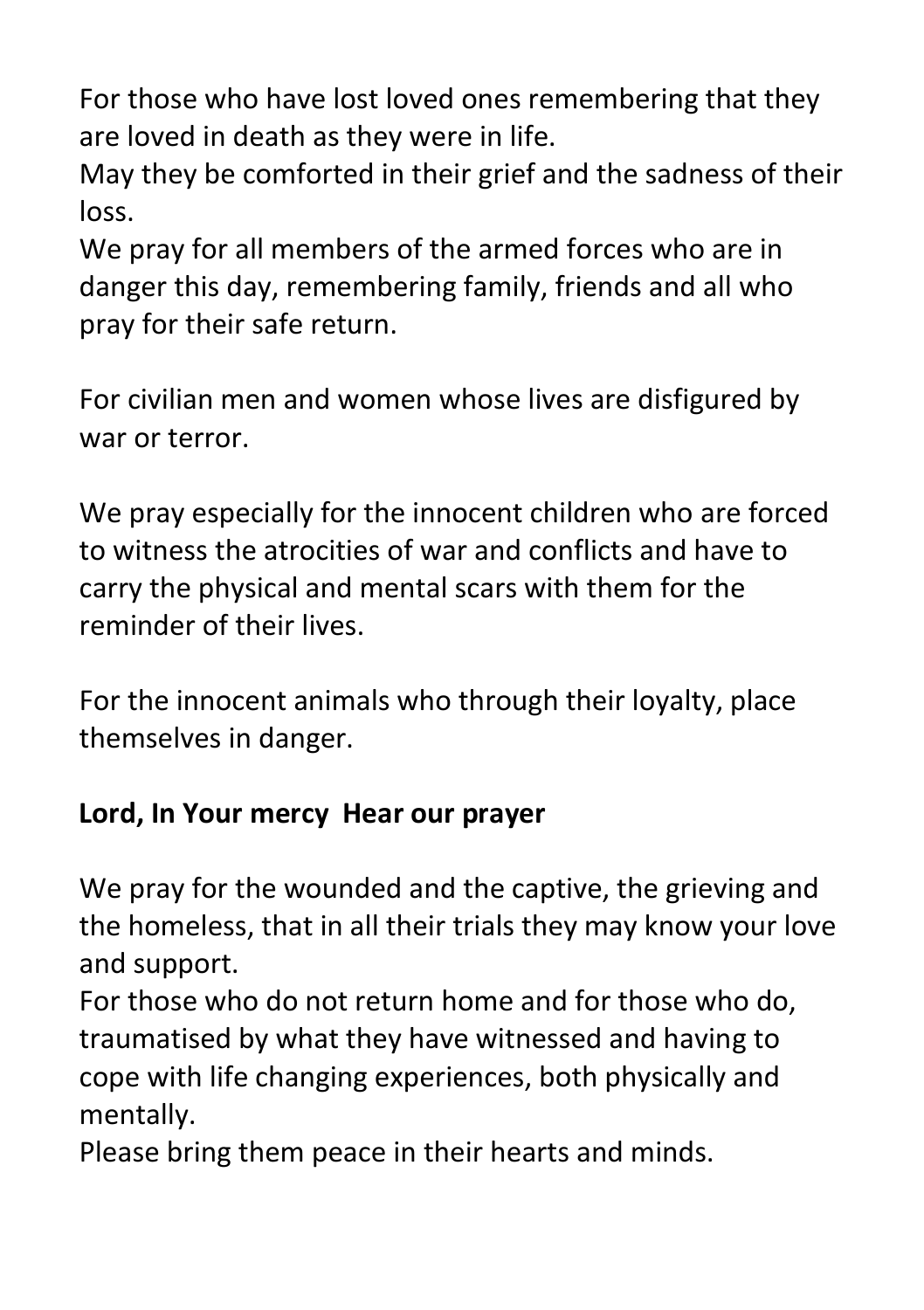We pray for the peacemakers and peacekeepers, who seek to keep this world secure and free;

For all who bear the burden and privilege of leadership, may they be guided by You in the ways of freedom, justice, truth, peace, and reconciliation.

We pray for our enemies and those who wish us harm. Please soften their hearts Lord to let You in and understand that to know Your love is the way forward to bring peace to Your world.

## **Lord, In Your mercy Hear our prayer**

God of truth and justice, we hold before you those whose memory we cherish, and those whose names we will never know. Help us to lift our eyes above the torment of this broken world and grant us the grace to always pray for those who wish us harm. Help us, as we remember today the cost of war, to work for a better tomorrow; and, as we commend to you lives lost in terror and conflict, bring us all, in the end, to the peace of your presence; through Christ our Lord. **Amen.** 

## *Concluding with*

**Our Father, who art in heaven, hallowed be thy name. Thy Kingdom come; thy will be done; on earth as it is in heaven.**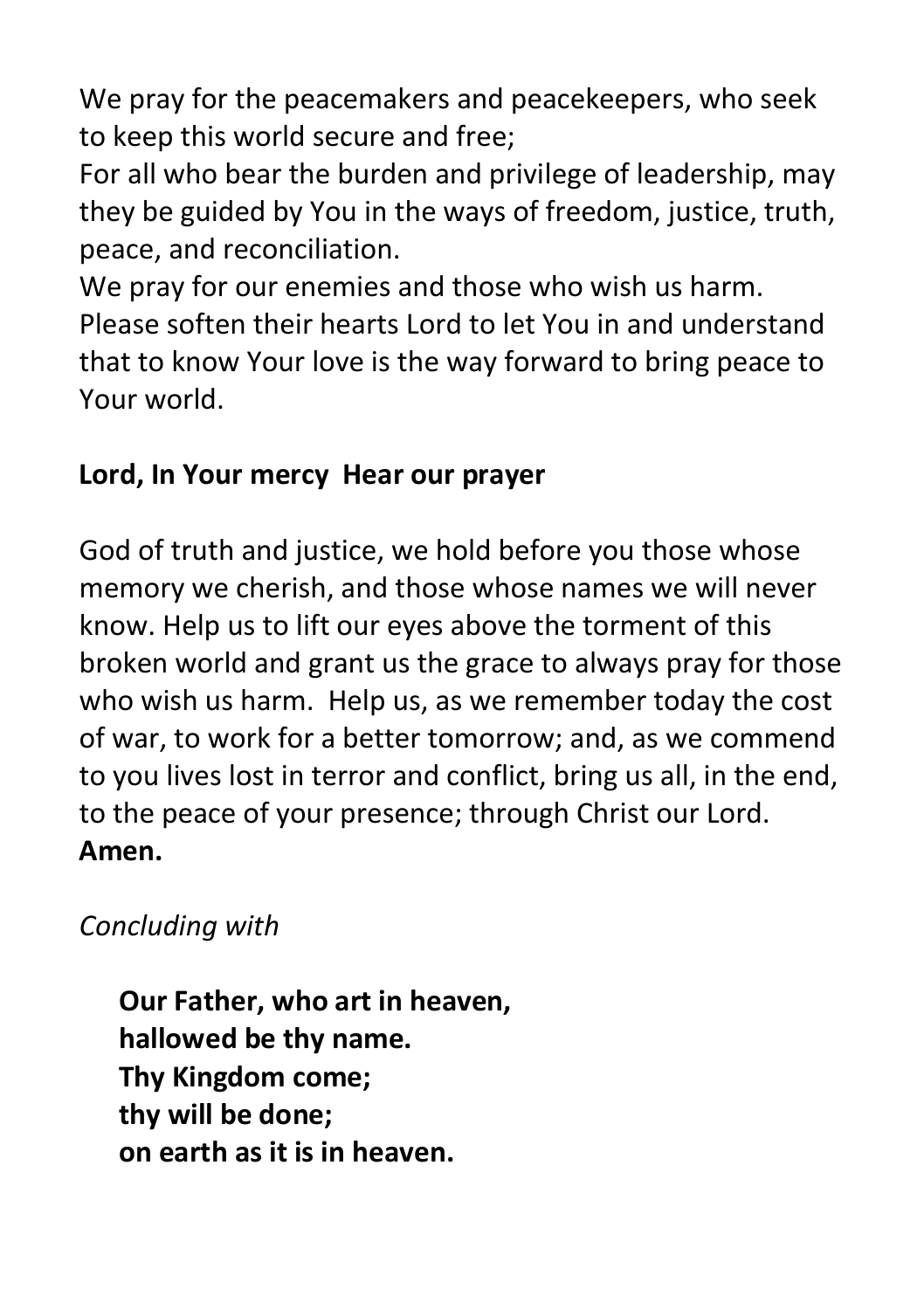**Give us this day our daily bread and forgive us our trespasses, as we forgive those who trespass against us. And lead us not into temptation; but deliver us from evil. For thine is the kingdom, the power and the glory for ever and ever. Amen**

*Collection will be taken for the RBL Poppy Appeal during the hymn*

**Eternal Father, strong to save, Whose arm does bind the restless wave, Who bids the mighty ocean deep Its own appointed limits keep; O hear us when we cry to Thee For those in peril on the sea.**

**O Saviour, whose almighty word The winds and waves submissive heard, Who walked upon the foaming deep, And calm amid the rage did sleep; O hear us when we cry to Thee For those in peril on the sea.**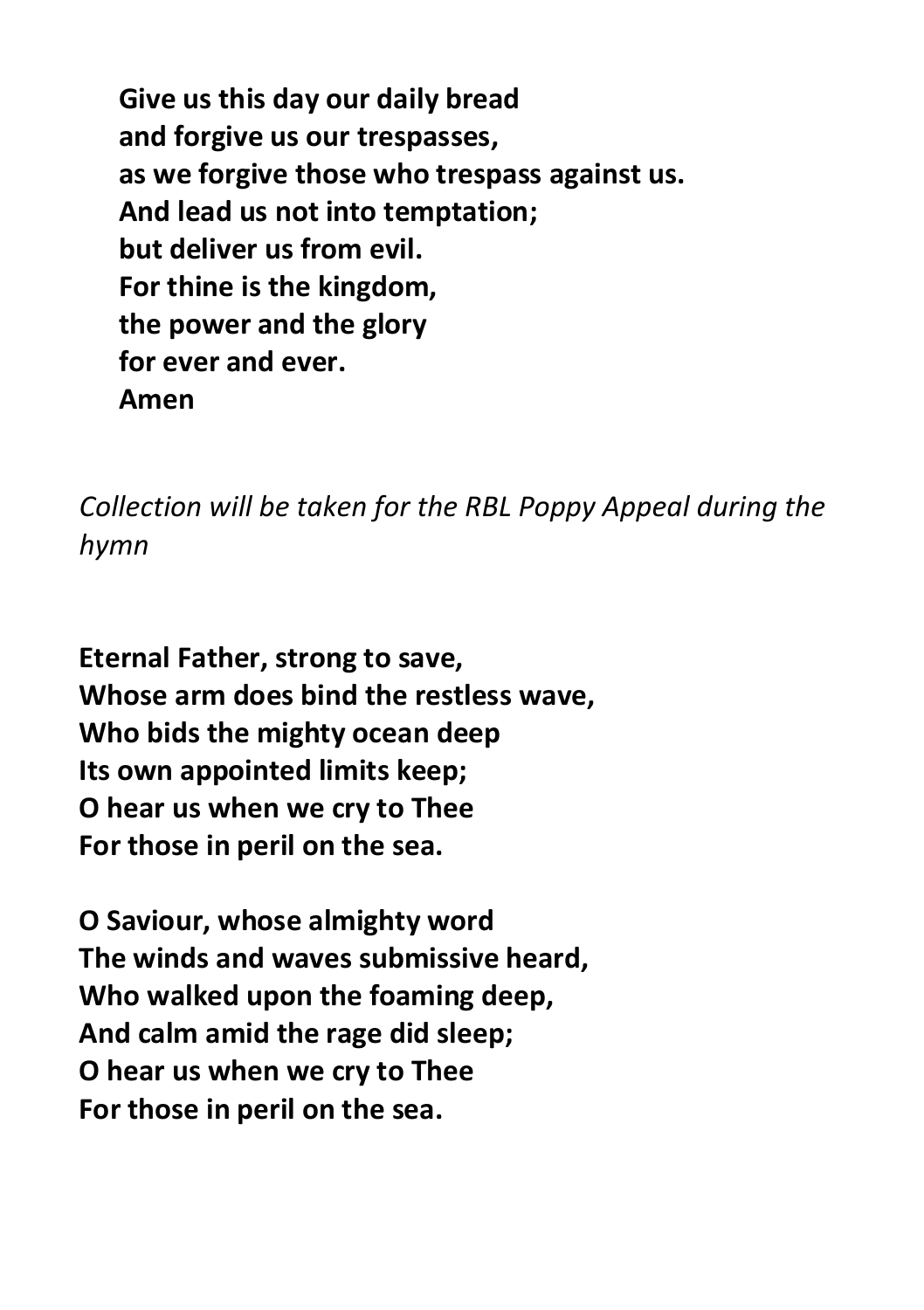**O Holy Spirit, who did brood Upon the waters dark and rude, And bid their angry tumult cease, And give for wild confusion peace; O hear us when we cry to Thee For those in peril on the sea.**

**O Trinity of love and pow'r, Your children shield in danger's hour; From rock and tempest, fire, and foe, Protect them where-so-e'er they go; Thus, evermore shall rise to Thee**

Plant seeds of peace wherever your journey takes you and bless others as you have been blessed. Speak no words that would wound. Withhold nothing that can be shared and pray always for peace. May God the Father be your strength, Jesus the Son be your inspiration and the Holy Spirit be your guide this Remembrance Sunday and always. **Amen.**

As we come to the end of this church service today, let us go out thankful to those who have given up their lives for us in wars and determined to live a life of love, And the blessing of God Almighty, the Father, the Son and the Holy Spirit be among you and remain with you always. **Amen.**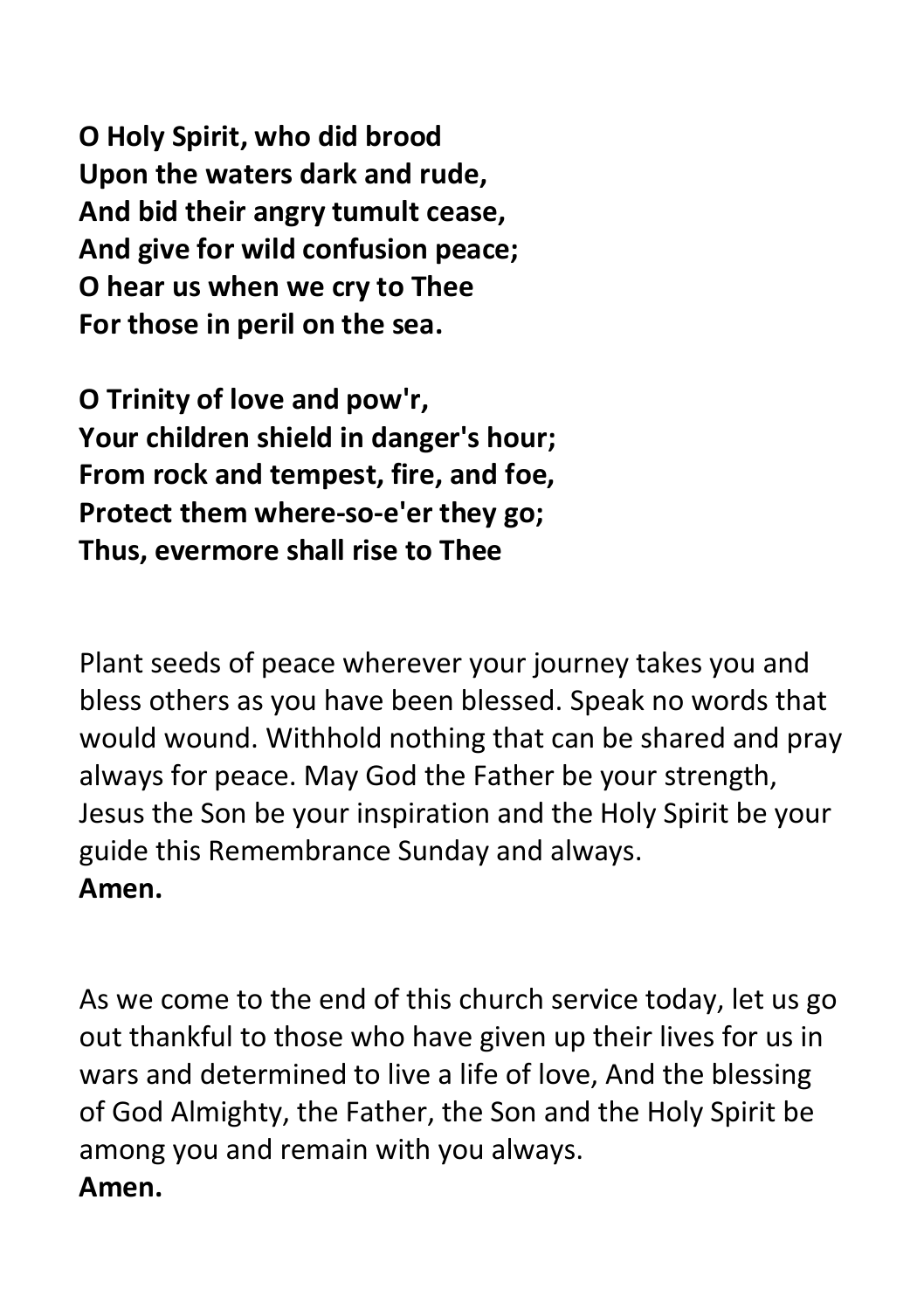*Flags and standards collected and paraded out during the hymn.* 

**All my hope on God is founded; he doth still my trust renew, me through change and chance he guideth, only good and only true. God unknown, he alone calls my heart to be his own.**

**Pride of man and earthly glory, sword and crown betray his trust; what with care and toil he buildeth, tower and temple fall to dust. But God's power, hour by hour, is my temple and my tower.**

**God's great goodness aye endureth, deep his wisdom, passing thought: splendour, light and life attend him, beauty springeth out of naught. Evermore from his store newborn worlds rise and adore.**